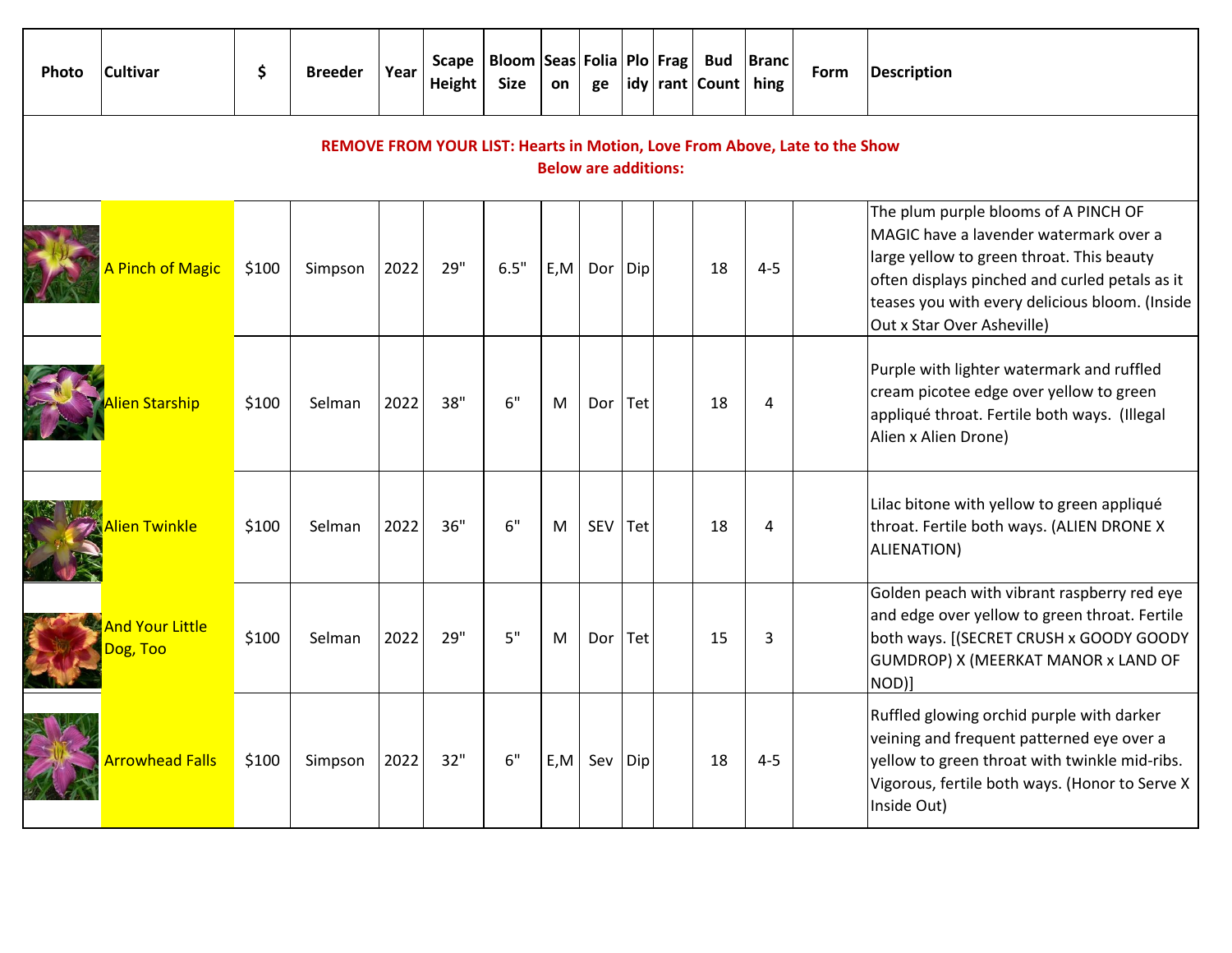| <b>Calvary's Story</b>                | \$100 | Simpson         | 2021 | 25" | 5"   | E, M | Sev         | Tet | Frag<br>rant | $14 - 19$ | $3 - 4$ |           | Lavender-pink with a deep violet-blue eye<br>etched magenta and a matching ruffled edge<br>of magenta and violet-blue over a gold to<br>green throat. (Painted Butterfly X In Stitches)                                                       |
|---------------------------------------|-------|-----------------|------|-----|------|------|-------------|-----|--------------|-----------|---------|-----------|-----------------------------------------------------------------------------------------------------------------------------------------------------------------------------------------------------------------------------------------------|
| <b>Candy Colored</b><br><b>Kisses</b> | \$100 | Simpson         | 2022 | 26" | 5.5" | E, M | Sev         | Tet | Frag<br>rant | 18        | 4       |           | Luscious bubble gum pink blooms with a<br>glowing hot pink eye and matching ruffled<br>edge over a gold to green throat. (Sail Away<br>with Me x Hearts on Parade) Vigorous, fertile<br>both ways.                                            |
| Casper's Twist                        | \$60  | Holmes, S. 2017 |      | 28" | 8"   | M    | Sev         | Tet |              | 14        | 3       | <b>UF</b> | Very pale cream, in the peach range, with a<br>large green throat, appears near white in the<br>Spatulate garden. (Dandelion Fluff $\times$ (sdlg $\times$ Wanda<br>Evans))                                                                   |
| Clowns to the Left \$100              |       | Selman          | 2022 | 36" | 6"   | M    | Dor         | Tet |              | 24        | 4       |           | Peachy yellow with ruffled edge, large rouge<br>pink eye and matching partial picotee over<br>glowing amber to yellow green throat. Four-<br>way branching with 24 buds and fertile both<br>ways. (LAST FOOL STANDING X FEATHER IN<br>MY CAP) |
| Debussy<br><b>Arabesque</b>           | \$100 | Selman          | 2021 | 36" | 5.5" | M    | Dor $ $ Tet |     | Frag<br>rant | 15        | 3       |           | Lavender bitone with chalky lavender<br>watermark and cream picotee over yellow to<br>green throat. Fertile both ways. (LAVENDER<br>MOONCHILD X LILAC MOONCHILD)                                                                              |
| <b>Dragon Flare</b>                   | \$100 | Selman          | 2022 | 36" | 6"   | M    | Dor   Tet   |     |              | 18        | 4       |           | Golden yellow with intense red eye and<br>matching picotee over yellow to green throat.<br>Fertile both ways. (HALLOWEEN DRAGON X<br>DRAGON'S KISS)                                                                                           |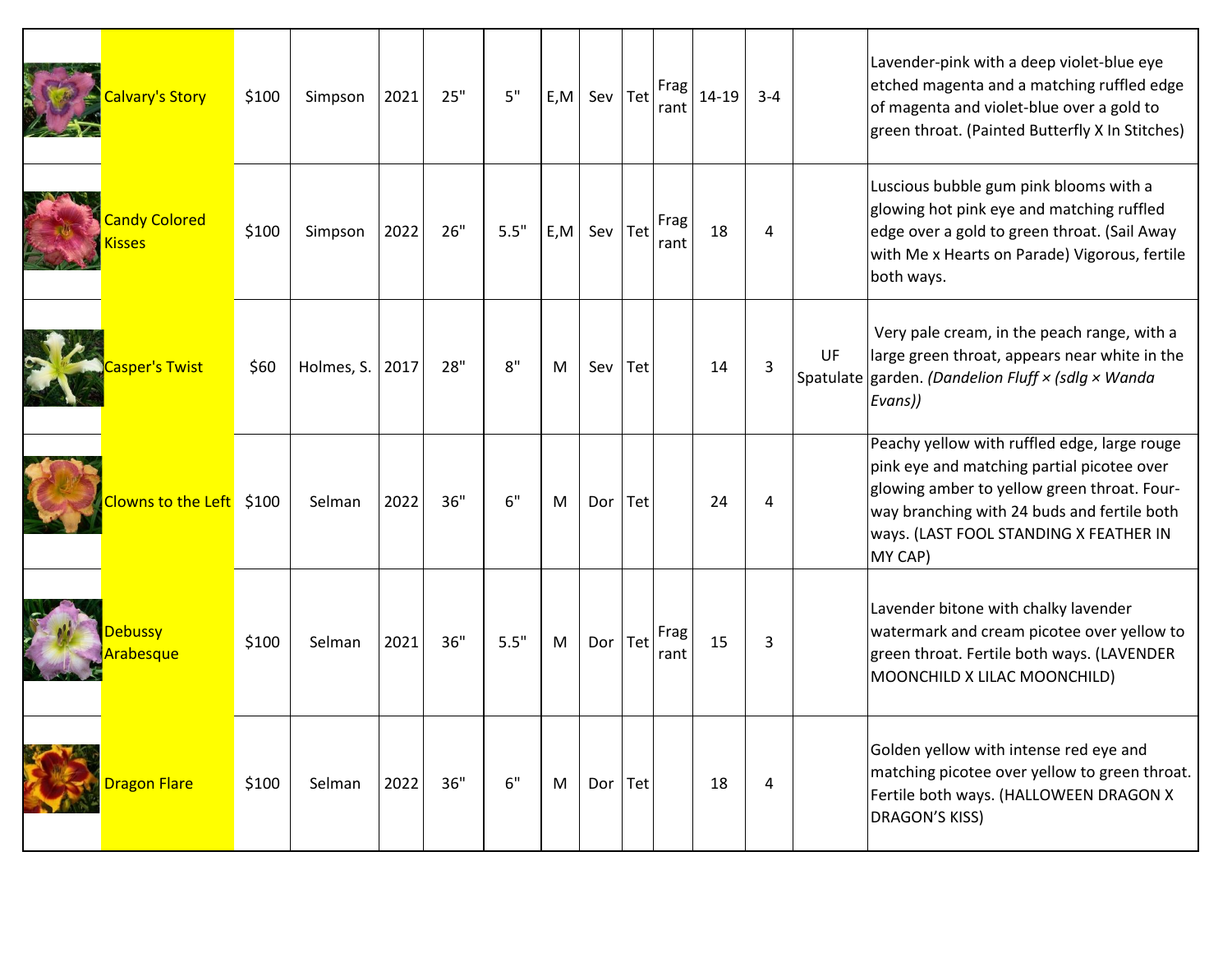| Final Jeopardy                        | \$100 | Selman           | 2022 | 30" | 6"         | M    | SEV         | Tet | 16  | 4       |        | Ruffled burgundy purple with darker eye,<br>twinkle midribs and cream picotee over<br>yellow to green throat. Fertile both<br>ways. [BRAHMS INTERMEZZO X (DEFYING<br><b>GRAVITY x A NIGHT TO REMEMBER)]</b>                                                                                                                                                                       |
|---------------------------------------|-------|------------------|------|-----|------------|------|-------------|-----|-----|---------|--------|-----------------------------------------------------------------------------------------------------------------------------------------------------------------------------------------------------------------------------------------------------------------------------------------------------------------------------------------------------------------------------------|
| Geode                                 | \$100 | Simpson          | 2022 | 28" | $3.5 - 4"$ | E, M | Sev $Te$ t  |     | 16  | $3 - 4$ |        | Cream with a layered purple, navy and<br>lavender-blue eye over a chartreuse to green<br>throat. The eye can vary from rainbow to<br>patterned with colors from grays, purples and<br>blueish tones. The throat has an interesting<br>glowing short midrib in colors from olive to<br>chartreuse. This little "GEM" is producing<br>beautiful, interesting and colorful patterned |
| Halloween<br><u>icream</u>            | \$100 | Simpson          | 2022 | 27" | 4.5"       | E, M | Sev         | Tet | 15  | 3       |        | Burnt orange with a dark burgundy eye and<br>matching edge trimmed with gold filagree<br>over a yellow to green throat. Vigorous and<br>fertile both ways. [(Open My Eyes x Hearts On<br>Parade) X The Carpenter's Heart]                                                                                                                                                         |
| <b>Hearts on Parade</b>               | \$75  | Simpson          | 2013 | 28" | 6"         | M    | SEV         | Tet | n/a | n/a     | single | Pale rose-cream with a stunning hot pink to<br>violet eye and edge etched in darker violet.<br>Outstanding parent for glowing colored eyes,<br>edges and patterns.<br>(Answering Angels x God Save The Queen)                                                                                                                                                                     |
| <b>International</b><br><b>Orange</b> | \$100 | Selman           | 2022 | 36" | 6"         | М    | Sev         | Tet | 13  | 3       |        | Bright orange red with slightly darker band<br>and ruffled edge over yellow to green throat.<br>This is the same shade of orange used in the<br>aerospace industry! Fertile both ways. (YOU<br><b>GLOW GIRL X COUNCIL FIRE)</b>                                                                                                                                                   |
| Lady Vicki                            | \$125 | Holmes, $S$ 2018 |      | 40" | 7"         | M    | Sev $ $ Tet |     | 16  | 3       |        | Reverse bitone, very large green throat blends<br>into light burgundy with dark burgundy halo,<br>patterned midribs, spots on outer petals are<br>consistent, gray burgundy petal color<br>influenced by temperature. ((Ron Valente x<br>(Cameroons x Tet. Trahlyta)) × sdlg)                                                                                                     |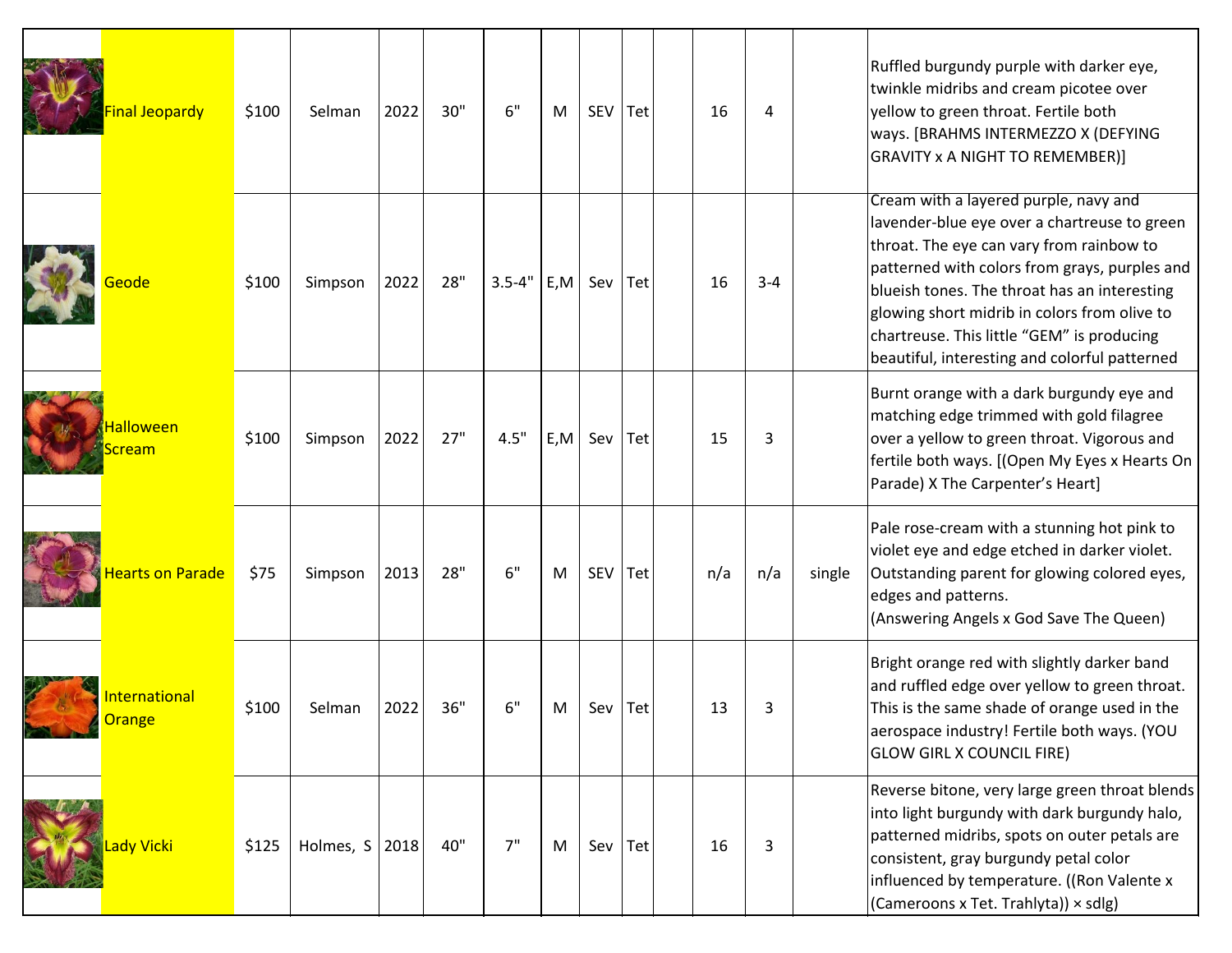| <b>M<mark>Laughing Crow</mark></b>      | \$100 | Simpson    | 2022 | 32" | 6"   | E, M              | Sev              | $ $ Tet |              | 17 | 4       |    | Dark maroon with a black overlay and a white<br>edge with random jagged white teeth over a<br>glowing yellow to green throat. (A Shark Tale<br>X Champion Bloodline)                                       |
|-----------------------------------------|-------|------------|------|-----|------|-------------------|------------------|---------|--------------|----|---------|----|------------------------------------------------------------------------------------------------------------------------------------------------------------------------------------------------------------|
| Mountain<br><b>Madrigal</b>             | \$100 | Selman     | 2022 | 36" | 5.5" | M                 | Sev<br>to<br>Dor | Tet     |              | 18 | 4       |    | Yellow with peach overlay, bold red eye and<br>matching ruffled edge over yellow to green<br>throat. Fertile both ways. (ASHEVILLE<br>AUTUMN BLAZE X STRAWBERRY ROMANCE)                                   |
| <b>Mountain</b><br><mark>/hisper</mark> | \$100 | Selman     | 2021 | 35" | 6"   | M                 | Dor $ $ Tet      |         | Frag<br>rant | 15 | 3       |    | Cream pink with orchid pink eye and matching<br>double edge of orchid pink and cream over<br>yellow to green throat. Fertile both<br>ways. [WHEN YOU GET TO ASHEVILLE X<br>(AMETHYST ICE x BECKY ADAMS)]   |
| Peaceful Future                         | \$100 | Selman     | 2022 | 36" | 6"   | M                 | Dor              | Tet     |              | 15 | 3       |    | Violet purple with ruffled edge, lighter<br>watermark and creamy white picotee over<br>yellow to green throat. Fertile both ways.<br>[(WAYFARING STRANGER x BECKY ADAMS) X<br><b>BLESSING IN DISGUISE]</b> |
| Rig a Jig Jig                           | \$125 | Holmes, S. | 2020 | 32" | 7.5" | M                 | Dor $ $ Tet      |         |              | 16 | 4       | UF | Clear red with a large green throat, eleven<br>Cascade   inch wingspan.<br>spatulate (Unshakable × Tet. Emerald Starburst)                                                                                 |
| <b>Scarlet Envy</b>                     | \$100 | Simpson    | 2022 | 28" | 5"   | E to<br><b>EM</b> | Dor $ $ Tet      |         |              | 16 | $3 - 4$ |    | Persimmon with a scarlet eye and matching<br>ruffled edge over a gold to green throat.<br>[Hearts on Parade X (Lava Flow x Sir Francis<br>Drake)]                                                          |